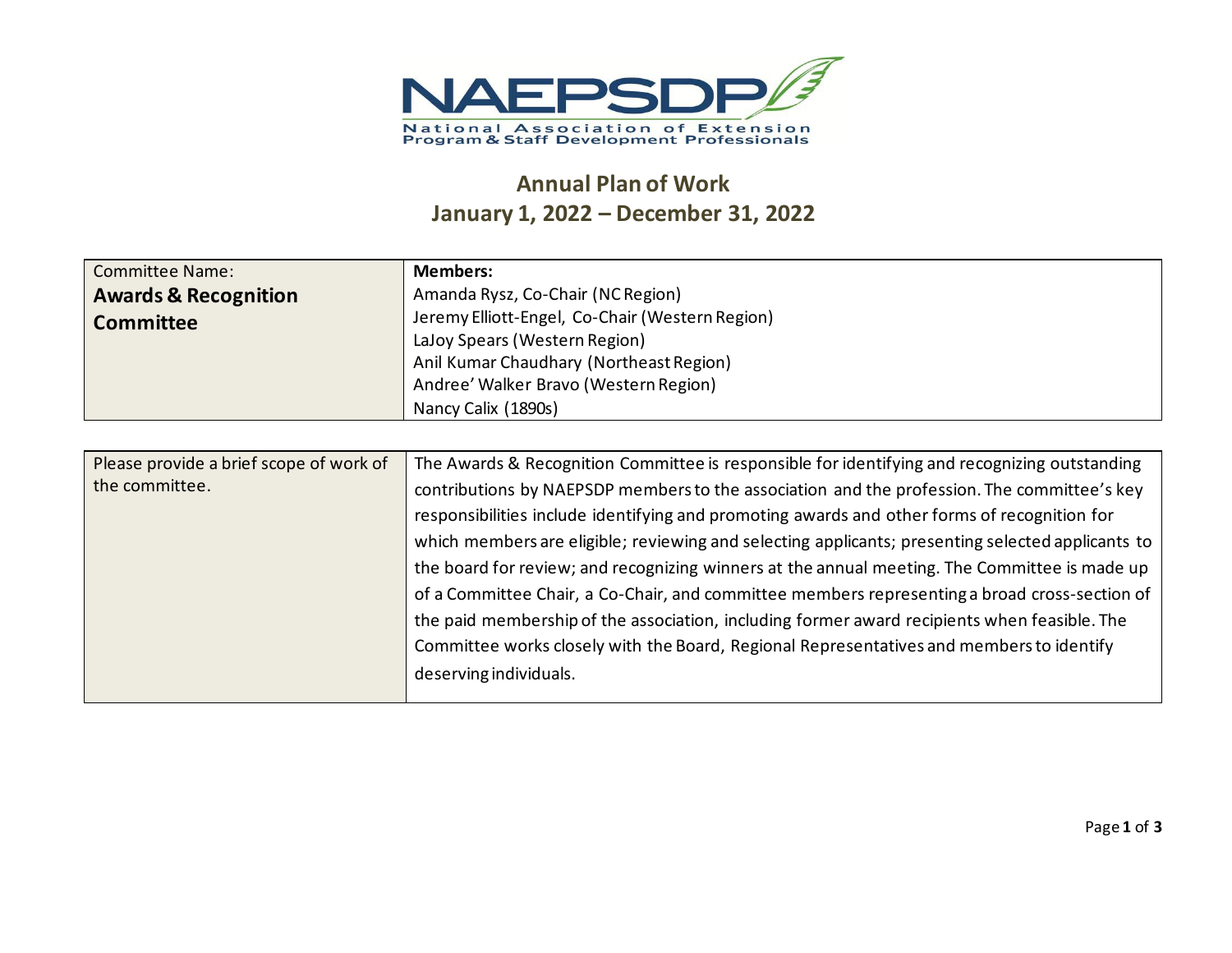| Specific Item to Accomplish                          | Responsibility                     | <b>Key Contact</b>     | <b>Goal Date</b> |
|------------------------------------------------------|------------------------------------|------------------------|------------------|
|                                                      | (Names of people assigned to item) | (Person who will serve | (Anticipated     |
|                                                      |                                    | as a key contact for   | completion       |
|                                                      |                                    | item)                  | date)            |
| Create Awards Committee 2021 Work Plan               | Amanda Rysz                        | Amanda Rysz            | March 1          |
| Update web site as needed with details for the       | Amanda Rysz                        | Amanda Rysz            | March 28         |
| awards (i.e. description of awards and               |                                    |                        |                  |
| qualifications, nomination form and process for      |                                    |                        |                  |
| submitting nominations)                              |                                    |                        |                  |
| Contact regional representatives and committee       | All committee members              | Amanda Rysz            | June 1           |
| members to encourage them to identify nominees       |                                    |                        |                  |
| for awards                                           |                                    |                        |                  |
| Distribute call for award nominations from           | Amanda Rysz                        | Amanda Rysz            | July 31          |
| committee                                            |                                    |                        |                  |
| Distribute three sequential reminders to             | Amanda Rysz                        | Amanda Rysz            | August 8,        |
| membership.                                          |                                    |                        | 15, and 22       |
| Create nominee application reports for reviewers     | Amanda Rysz                        | Amanda Rysz            | August 29        |
| Send instructions, timeline, and scoring material to | Amanda Rysz & Jeremy Elliott-Engel | Amanda Rysz            | September        |
| reviewers                                            |                                    |                        | 7                |
| Review nominees for NAEPSDP Outstanding              | All committee members              | Amanda Rysz            | September        |
| Contributor Award, Past Presidents' Early Career     |                                    |                        | 7-October 2      |
| Award, Excellence in Extension Staff Development     |                                    |                        |                  |
| Award. Notify Board of award recipients              |                                    |                        |                  |
| Notify NAEPSDP and JCEP awards recipients so that    | Amanda Rysz & Jeremy Elliott-Engel | Amanda Rysz            | October 3        |
| they can make plans to attend the Annual Meeting     |                                    |                        |                  |
| to receive their awards                              |                                    |                        |                  |
| Notify JCEP of NAEPSDP's selection for the           | Amanda Rysz                        | Amanda Rysz            | October 3        |
| Excellence in Staff Development Award                |                                    |                        |                  |
| Order awards                                         | Amanda Rysz                        | Amanda Rysz            | October 3        |
| Prepare for awards presentation at Annual            | Amanda Rysz & Jeremy Elliott-Engel | Amanda Rysz &          | November         |
| Meeting                                              |                                    | Jeremy Elliott-Engel   | 15               |